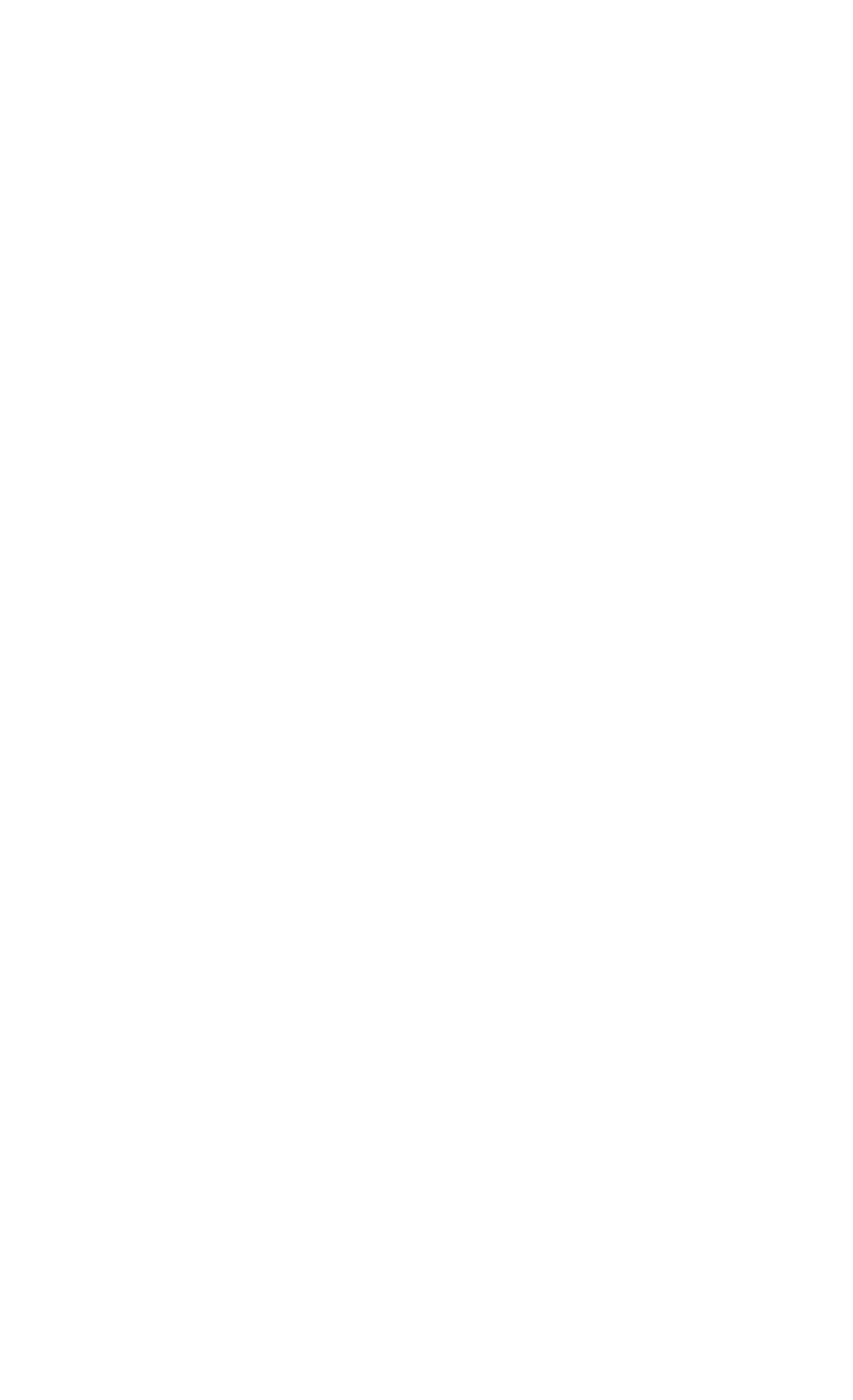## **JIM TRESSEL** *NEW YORK TIMES* BEST SELLING AUTHOR

# LIFE PROMISES FOR**SUCCESS**

promises from God on acheiving your best



Tyndale House Publishers, Inc. • Carol Stream, Illinois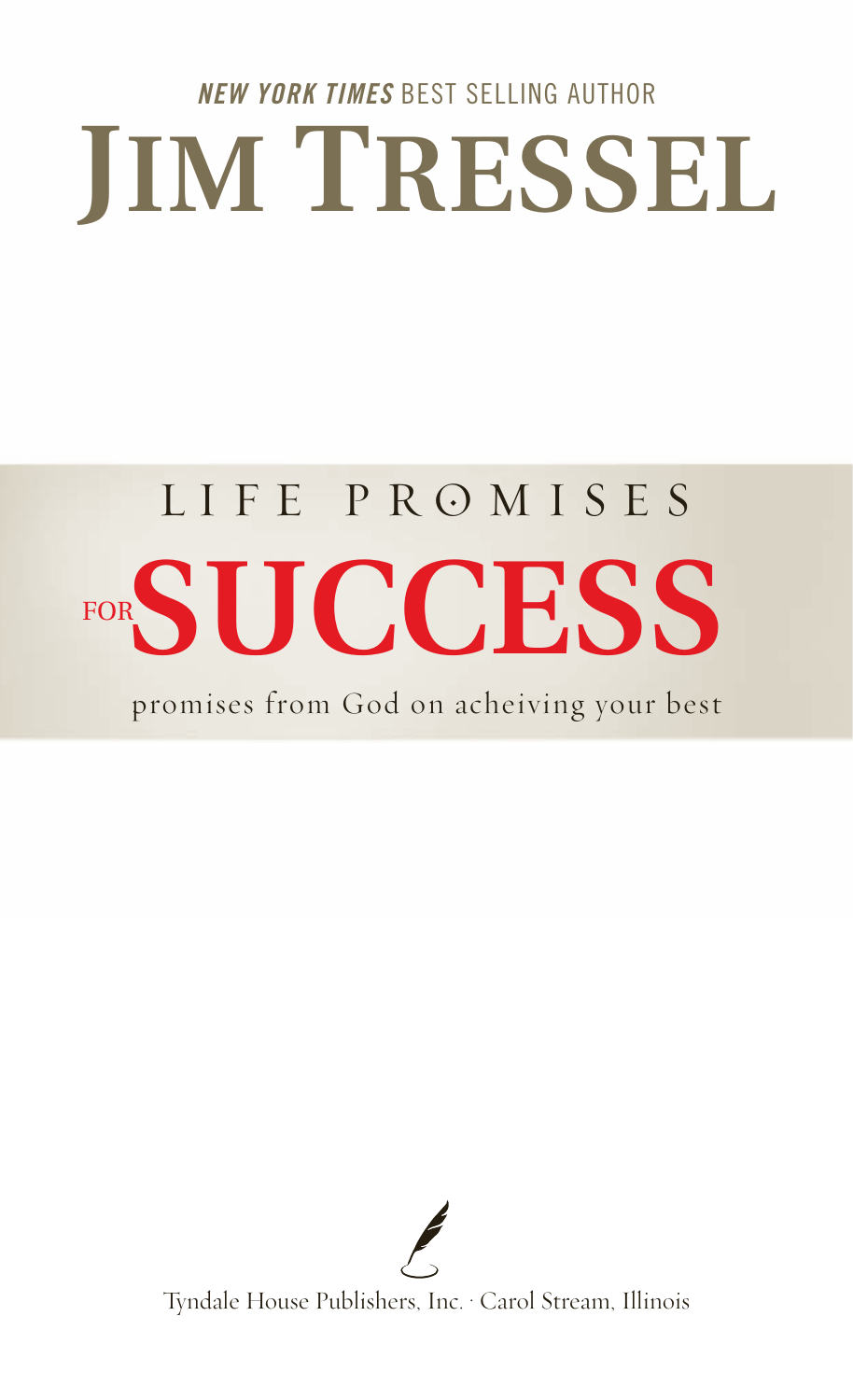Visit Tyndale's exciting website at www.tyndale.com.

*TYNDALE* and Tyndale's quill logo are registered trademarks of Tyndale House Publishers, Inc.

*Life Promises for Success: Promises from God on Achieving Your Best*

Copyright © 2011 by Jim Tressel. All rights reserved.

Some material selected from *The Winners Manual: For the Game of Life*, copyright © 2008 by Jim Tressel with Chris Fabry.

Cover photo of whistle copyright © by Feng Yu/iStockphoto. All rights reserved.

Cover background photo by Stephen Vosloo, copyright © by Tyndale House Publishers, Inc. All rights reserved.

Designed by Jacqueline L. Nuñez

Scripture quotations are taken from the *Holy Bible*, New Living Translation, copyright © 1996, 2004, 2007 by Tyndale House Foundation. Used by permission of Tyndale House Publishers, Inc., Carol Stream, Illinois 60188. All rights reserved.

#### **Library of Congress Cataloging-in-Publication Data**

Tressel, Jim.

Life promises for success : promises from God on achieving your best / Jim Tressel with Chris Fabry.

 p. cm. Includes bibliographical references and index. ISBN 978-1-4143-3728-9 (hc) 1. Success—Religious aspects—Christianity. 2. Success—Biblical teaching. 3. God (Christianity)—Promises. I. Fabry, Chris, date. II. Title. BV4598.3.T74 2010 248.4—dc22 2010014164

Printed in the United States of America

17 16 15 14 13 12 11 8 7 6 5 4 3 2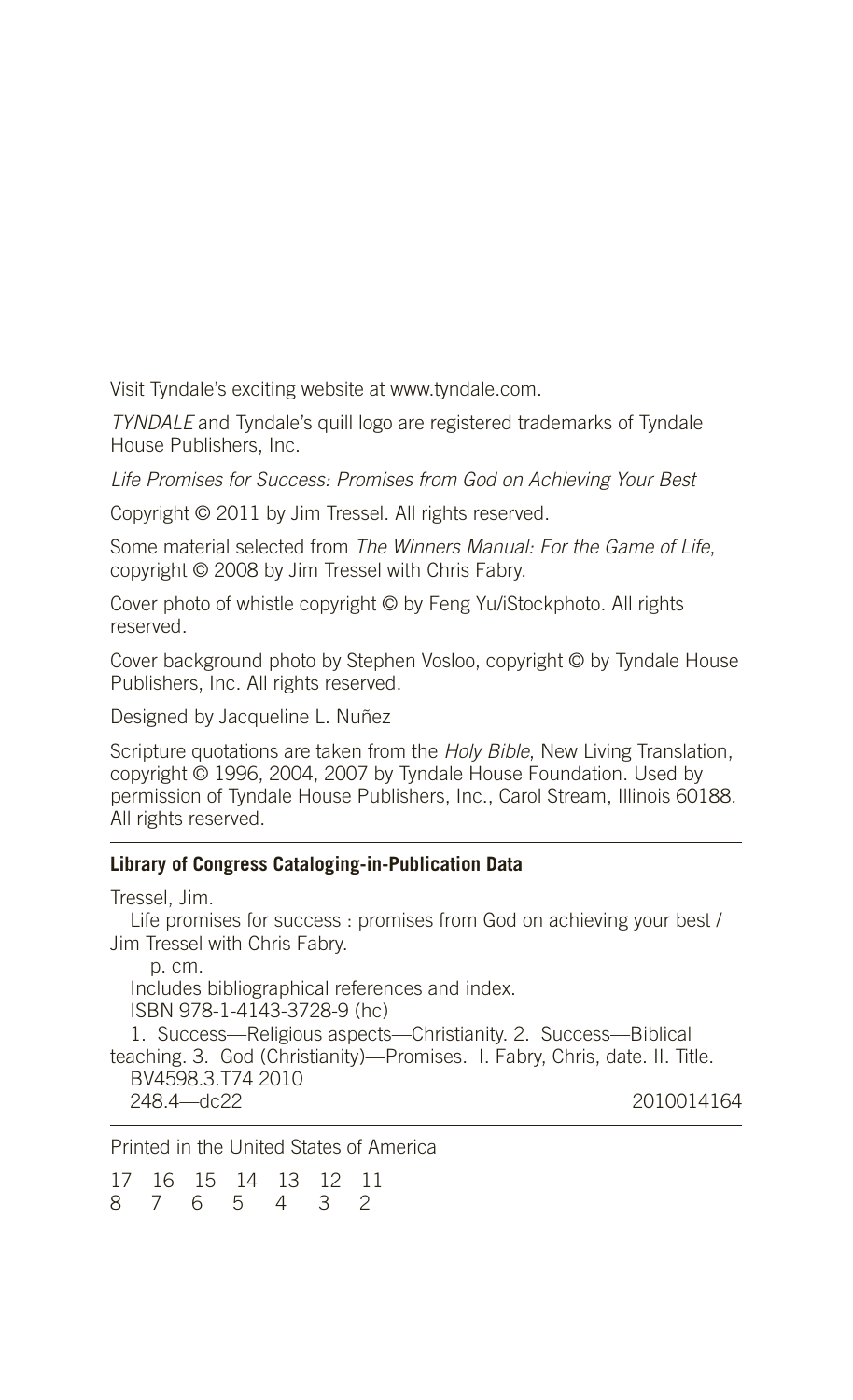

### **The Essence of Success** Part One

*"I am only one, but I am one. I can't do everything, but I can do something. And what I can do, I ought to do. And what I ought to do, by the grace of God, I shall do."* 

EDWARD EVERETT HALE

**MANAGEMENT MANAGEMENT**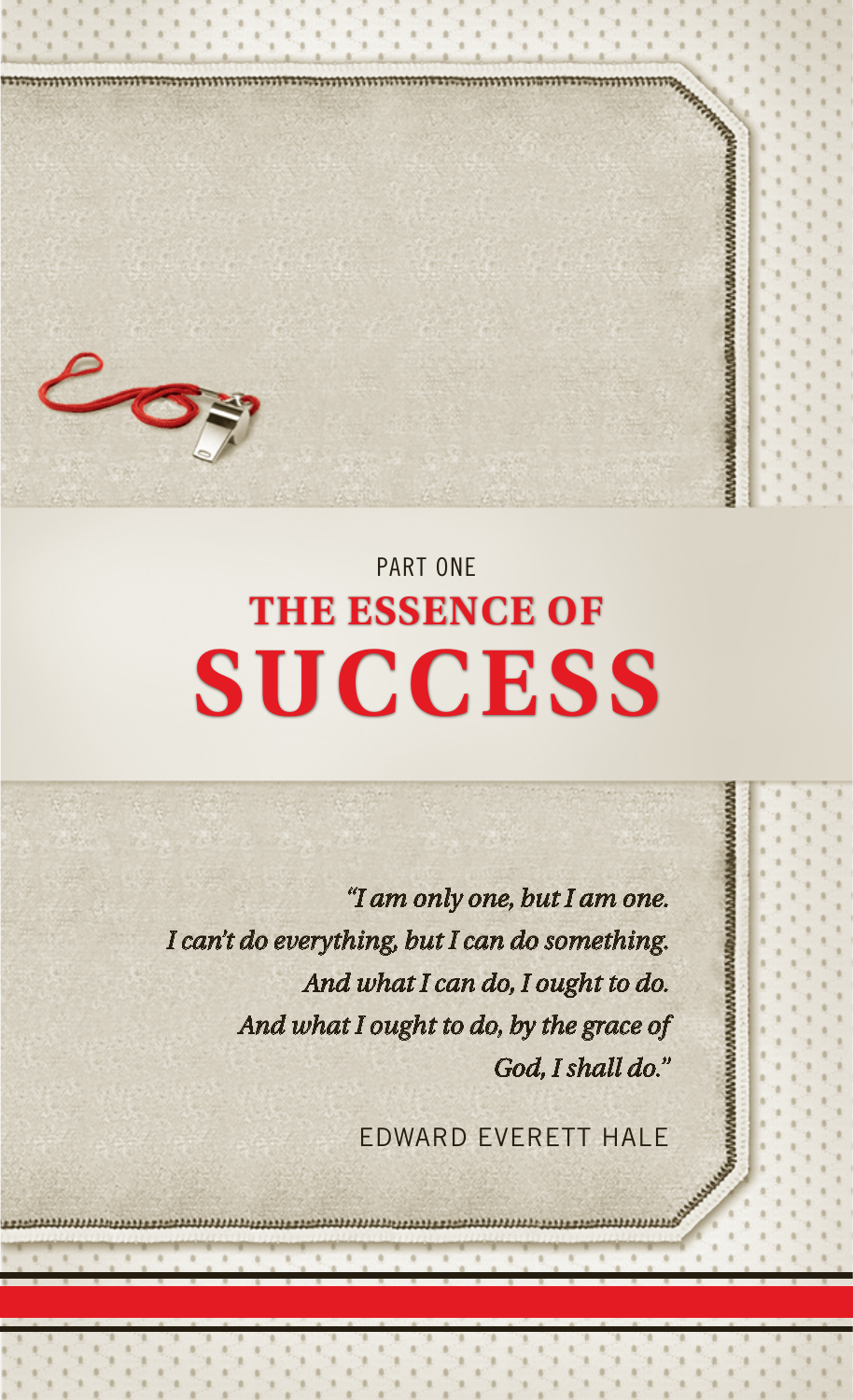

#### **Life Promises**

"I know the plans I have for you," says the Lord. "They are plans for good and not for disaster, to give you a future and a hope."

**Jeremiah 29:11**

Look straight ahead, and fix your eyes on what lies before you. Mark out a straight path for your feet; stay on the safe path.

**Proverbs 4:25-26**

You can make many plans, but the Lord's purpose will prevail.

**Proverbs 19:21**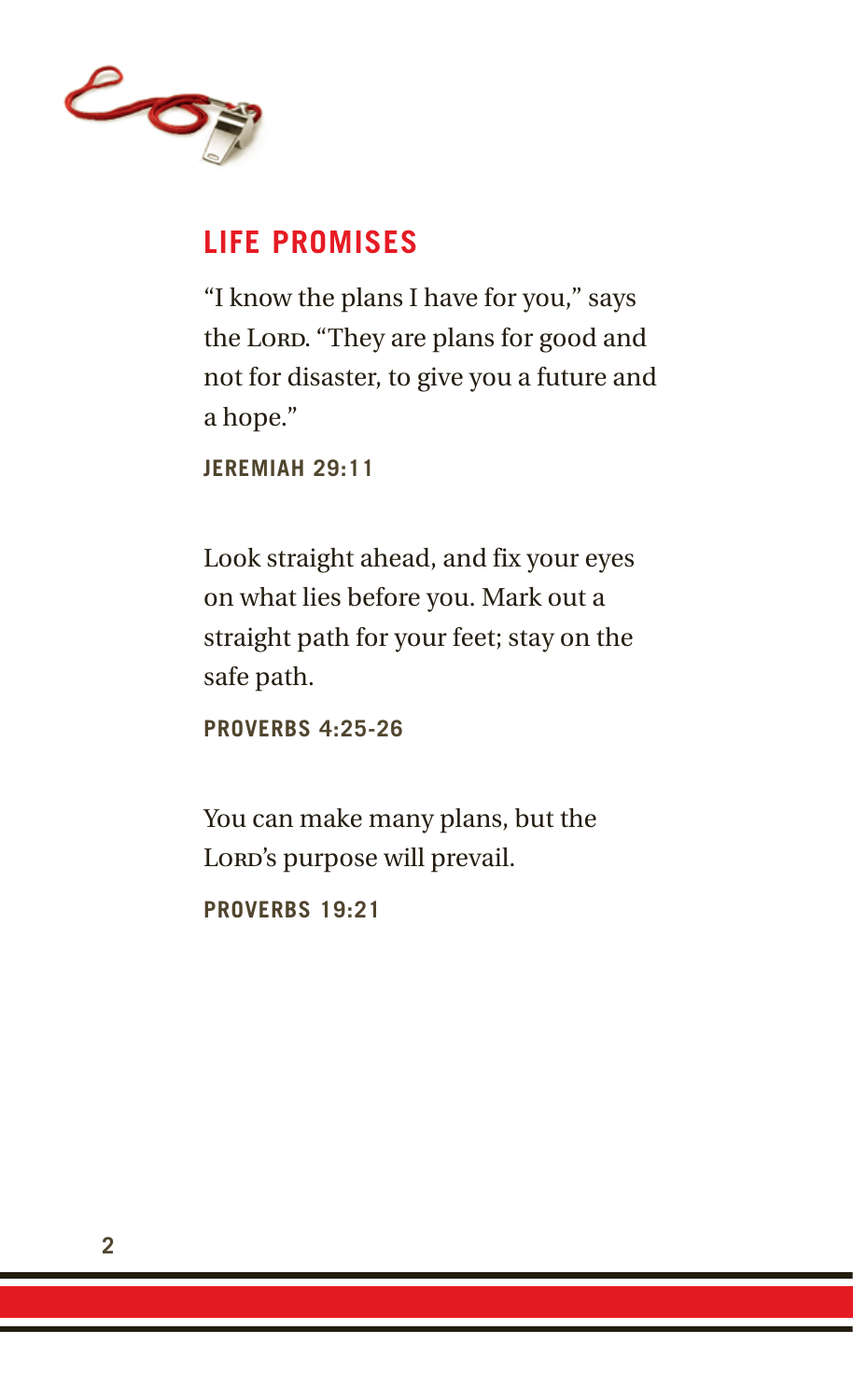### **Success Is a Journey**

Success is a journey that we all take, and it affects<br>Severy phase of our lives. In order to thrive during that journey, we have to have a clear view of what success is, what it isn't, and what it will take to achieve it. Many people define success by how much money they make or how far up the corporate ladder they can ascend. Coaches or athletes define it in terms of championships, winning records, or great individual statistics. Championships and wins are fine goals. Goals are important, but it's important to understand that people are not *defined* by their goals and whether or not they reach them. A win or a loss does not make you or me a better or worse human being. This is where, in our society, we've so easily lost perspective on the truth about *who we are*. We have to separate who we *are* from what we *do*. Understanding the difference between purpose and goals is essential to understanding the true definition of success.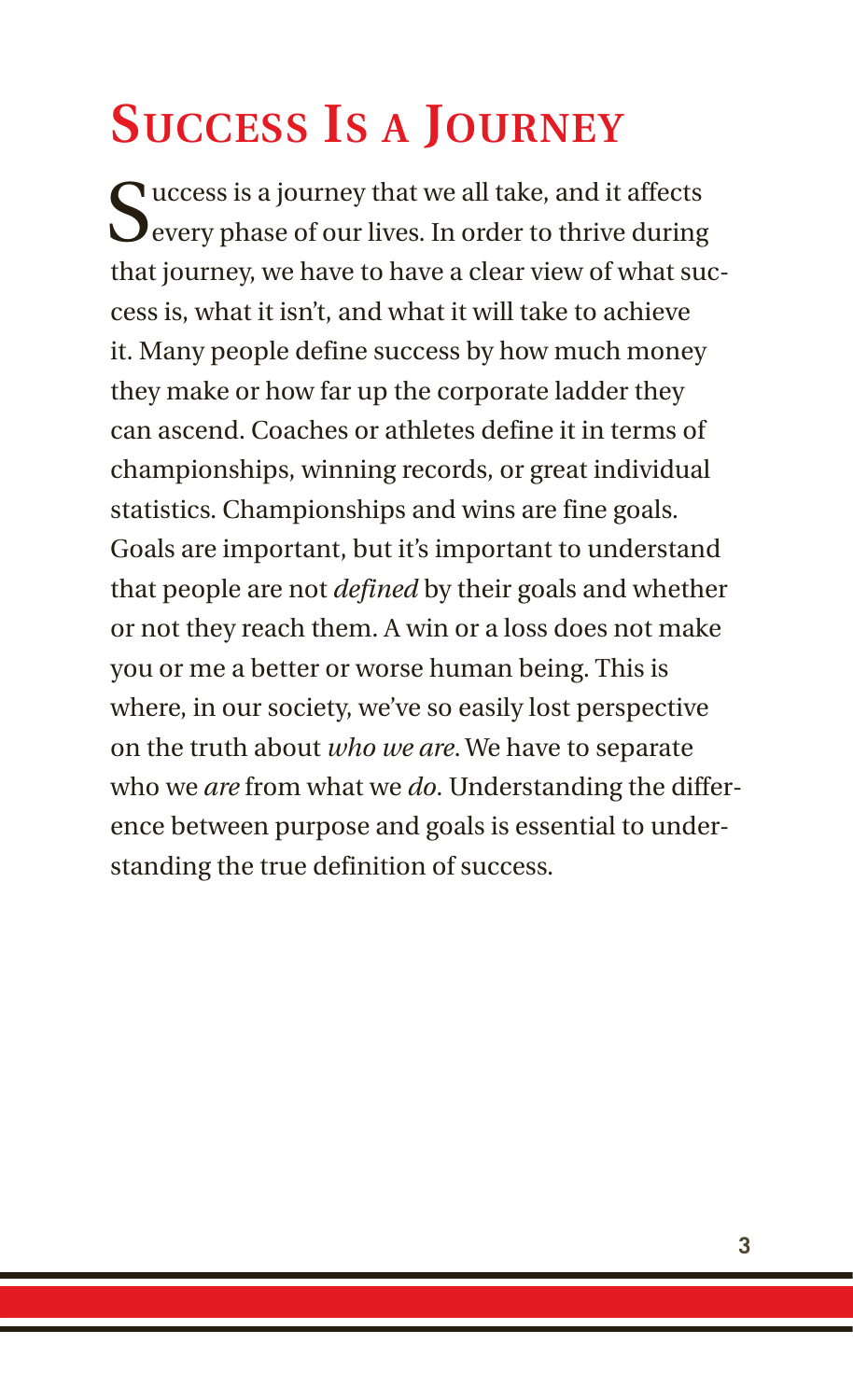

#### **Life Promises**

Those who love money will never have enough. How meaningless to think that wealth brings true happiness!

**Ecclesiastes 5:10**

Commit your actions to the Lord, and your plans will succeed.

**Proverbs 16:3**

Don't love money; be satisfied with what you have.

**Hebrews 13:5**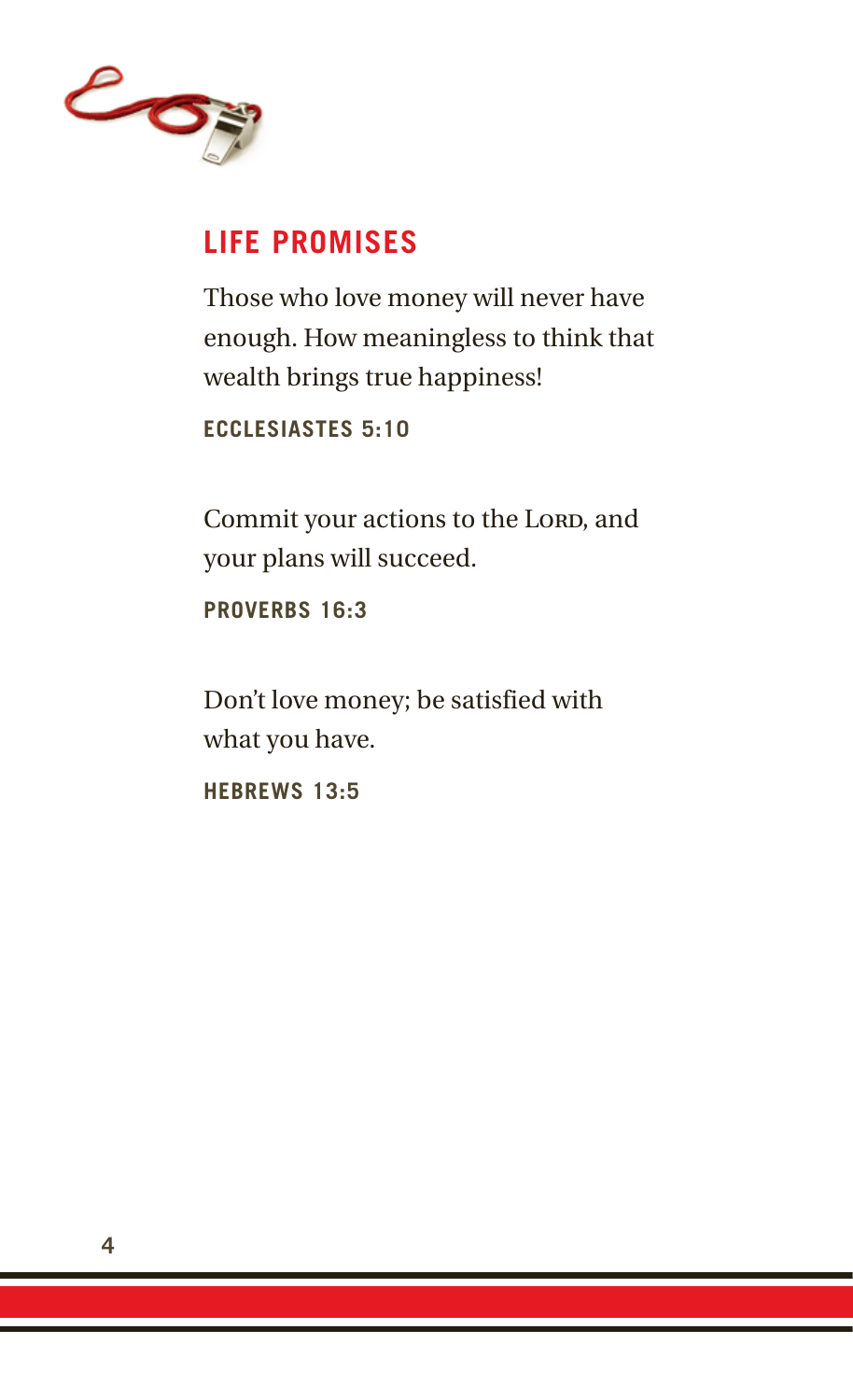### **How Do** *You* **Define Success?**

John Wooden, the legendary UCLA basketball coach,<br>is one of my heroes. In his autobiography, They Call is one of my heroes. In his autobiography, *They Call Me Coach,* he defines the elusive quality of success: "Success is peace of mind, which is a direct result of self-satisfaction in knowing you did your best to become the best you are capable of becoming." That's a great definition. First, it takes away any external characterization of success and puts the responsibility on the individual to define his or her own success. Coach Wooden wrote his definition in 1972, at a time when many people defined success by the kinds of cars they drove, the houses they lived in, what jobs they had, and what material possessions they owned. In other words, it was a lot like it is today. But Wooden's description of success transcends the dictionary definition. It's not the accumulation of material possessions or the gaining of a certain amount of prestige or rank. It's not moving up the ladder at work, becoming famous, or gaining political power. Success is found in "peace of mind."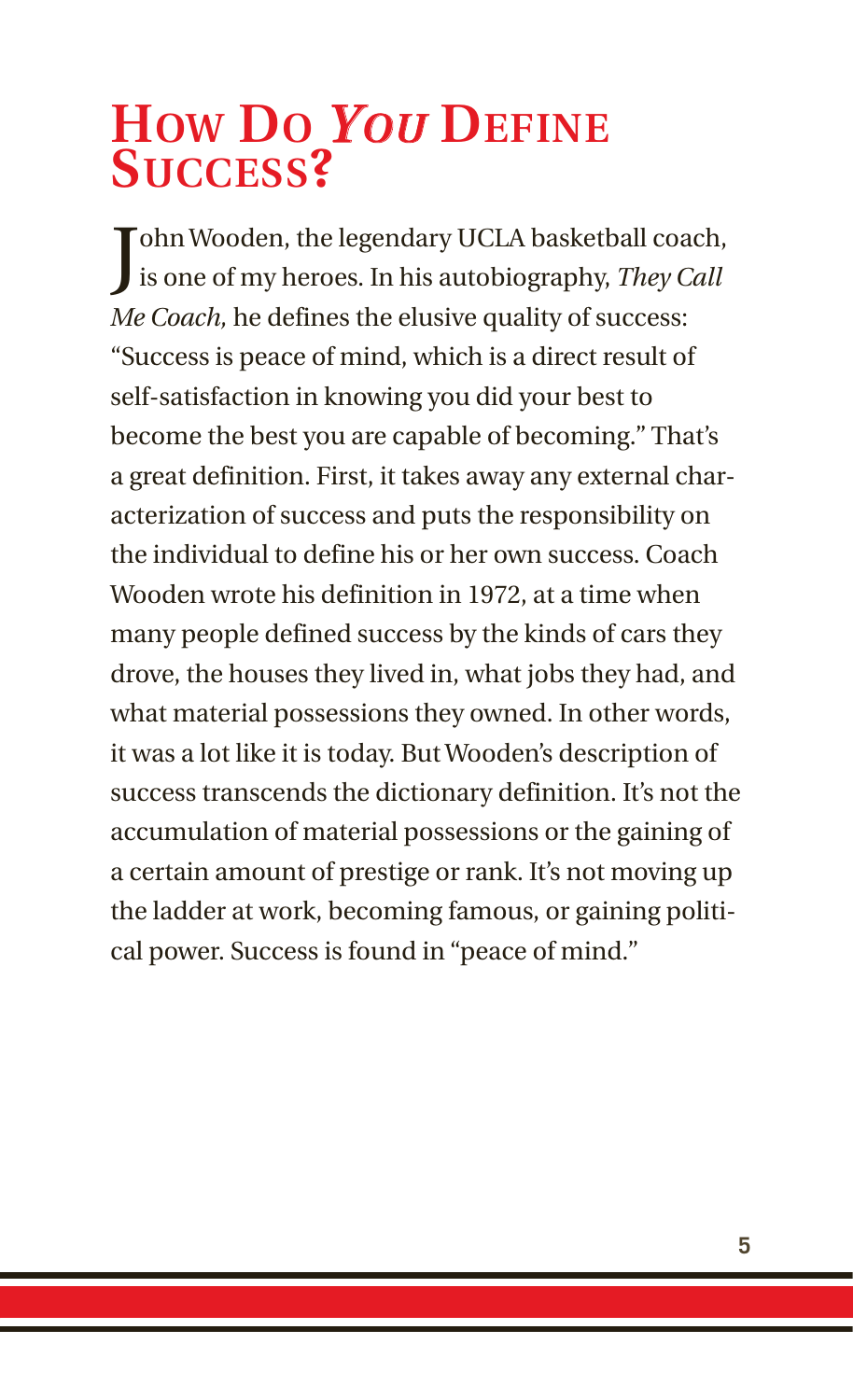

#### **Life Promises**

Anyone who belongs to Christ has become a new person. The old life is gone; a new life has begun!

**2 Corinthians 5:17**

God, who began the good work within you, will continue his work until it is finally finished on the day when Christ Jesus returns.

**Philippians 1:6**

Create in me a clean heart, O God. Renew a loyal spirit within me.

**Psalm 51:10**